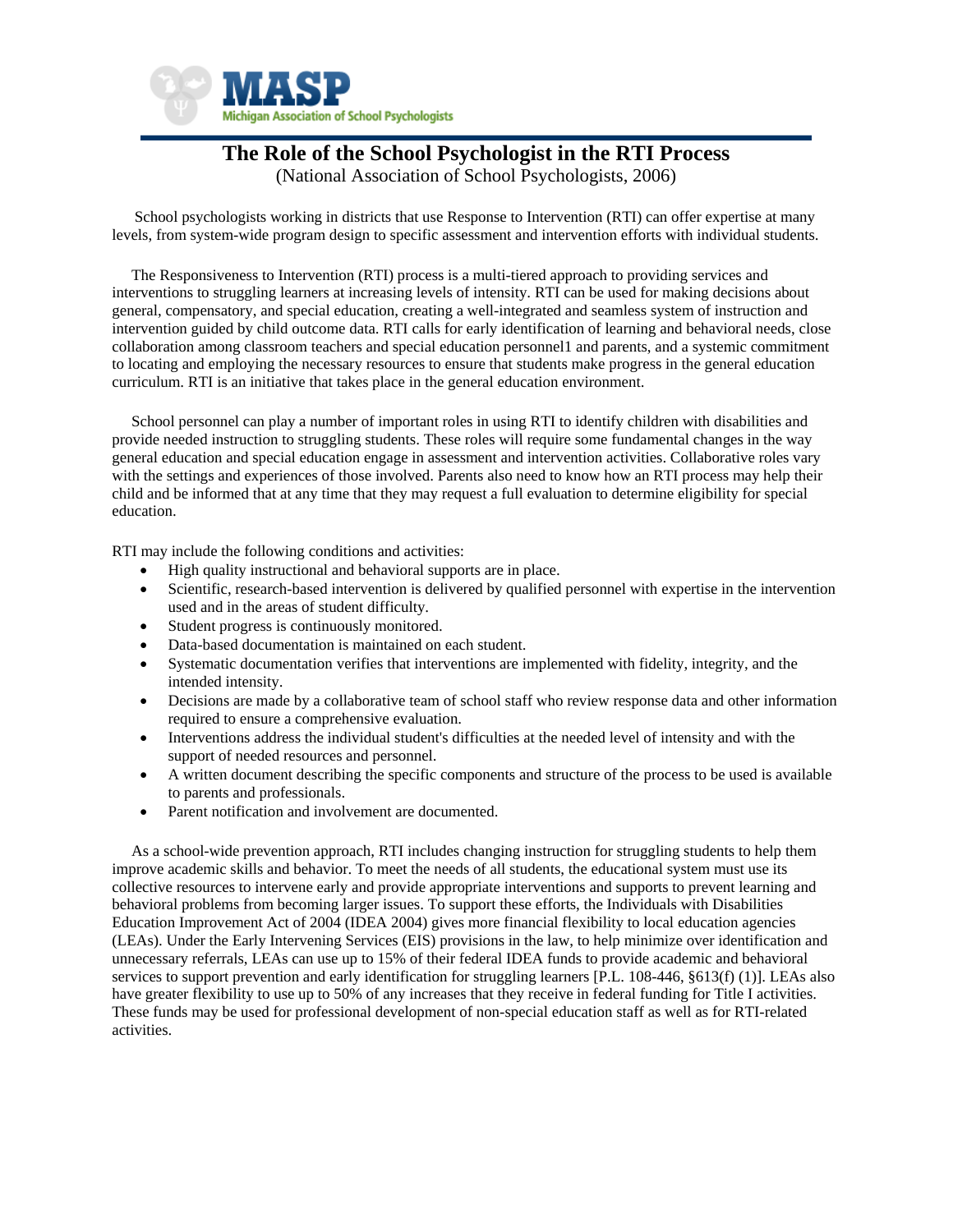Students who are not achieving when given high quality instruction may have a disability. RTI may be used as part of a process to identify students with specific learning disabilities rather than relying on the use of a discrepancy model as a means of identification. This approach was authorized in IDEA 2004 in the following provision:

a. local education agencies (LEAs) may use a student's response to scientifically-based instruction as part of the evaluation process; and (b) when identifying a disability, LEAs shall not be required to take into consideration whether a child has a severe discrepancy between achievement and intellectual ability [P.L. 108-446, §614(b)(6)(A)].

 The purpose of this fact sheet is to identify the key roles that school psychologists can undertake when an LEA or school decides to adopt an RTI model. The reader is referred to the additional fact sheets written by the organizations listed on page one that discuss the roles of parents and other school personnel who participate in RTI procedures.

# **Challenges and Opportunities of RTI**

 The design, implementation, and evaluation of RTI approaches create new opportunities and greater need for school psychologists, while also requiring their active participation in familiar, if expanded, roles. School pyschologists' training in consultation, academic and behavioral interventions, counseling, research, and evaluation results in a broad range of skills that will be needed as districts implement new RTI procedures.

 There are, of course, challenges to school psychologists working in districts that undertake the shift from traditional psychometric (norm-referenced) approaches to a more pragmatic, RTI approach (focused on measuring changes in *individual* performance over time). Such challenges include the shift from a "within child" deficit paradigm to an eco-behavioral perspective; a greater emphasis on instructional intervention and progress monitoring prior to special education referral; an expansion of the school psychologist's assessment "tool kit" to include more instructionally relevant, ecologically based procedures; and possibly the need for additional training in all of the above.

#### **New and Expanded Roles**

 School psychologists working in districts that opt to develop RTI procedures can offer tremendous value and expertise at many levels, from system-wide program design through specific assessment and intervention efforts with the individual student.

# **System design**

 School psychologists are among the best-trained professionals in the school district to help develop, implement, and evaluate new models of service delivery. These roles include:

- Identifying and analyzing existing literature on problem solving and RTI in order to determine relevant and effective approaches for the local district (or state).
- Working with administration to identify important stakeholders and key leaders to facilitate system change (obtain "buy-in").
- Conducting needs assessments to identify potential obstacles, concerns, and initial training needs.
- Designing evidence-based models that best fit local needs and resources.
- Planning for and conducting necessary staff training for implementation (e.g., training in evidence-based instructional interventions, evaluating student progress).
- Developing local norms for academic achievement (e.g., curriculum-based measures and other measures of student progress) and monitoring the reliability and validity of these norms over time.
- Implementing and evaluating pilot projects.
- Overseeing district level implementation and ongoing evaluation.
- Engaging in ongoing communication and consultation with administration, school board, teachers, and parents.
- Identifying systemic patterns of student need (e.g., persistent difficulties among kindergarten and first grade students in basic phonics skills) and working with district personnel to identify appropriate, evidencebased intervention strategies.

#### **Team collaboration**

 School psychologists are often assigned to leadership roles on school teams. Even when not designated as a team leader, the school psychologist is often regarded as a leader pertaining to issues such as assessment, mental health, home-school collaboration, and school-agency collaboration. As members of the intervention assistance and special education teams, school psychologists play critical roles in the implementation of RTI efforts, including: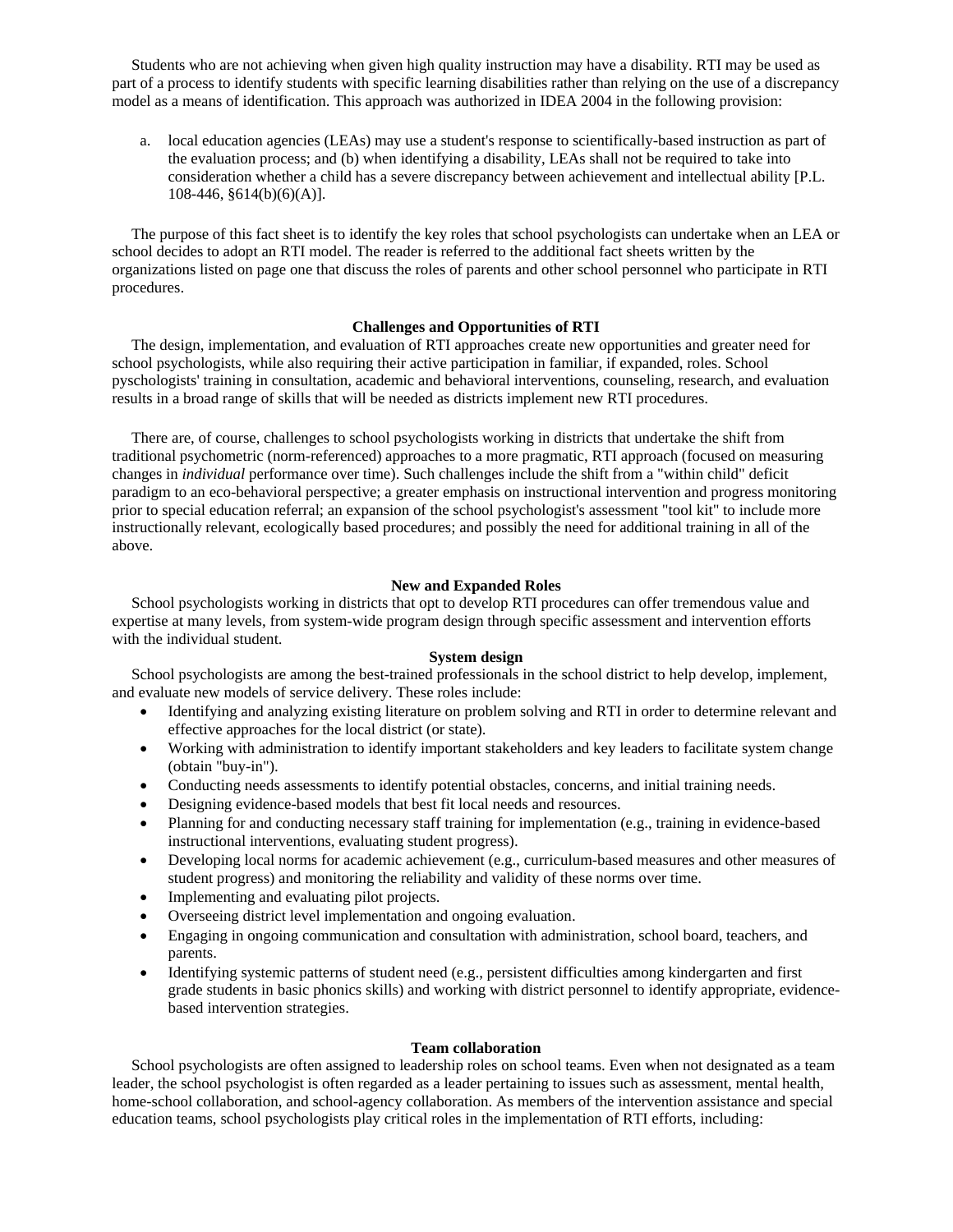- Engaging in ongoing consultation regarding implementation issues as well as individual student needs.
- Collaborating in the development of team procedures (e.g., developing procedures for referral, monitoring and evaluation at each tier; developing specific procedures for measuring response to intervention; developing observation and interview protocols, etc.).
- Identifying team training needs and providing, or helping the team obtain, relevant training (including training in applying progress monitoring procedures to decision-making).
- Serving as liaisons to parents by helping them understand the new model and how it impacts their child, thus, helping to ensure that parent input is integrated into each tier of intervention and subsequent evaluation.
- Serving as liaisons to community providers and agencies who may not be familiar with the new models by conducting inservice training about the models to community providers, thus, ensuring appropriate involvement and communication with community providers (with parent consent).
- Providing oversight of progress monitoring and integration of all data in team decision-making.

# **Serving individual students**

 Most school psychologists will continue to spend the majority of their time addressing individual student problems. Within RTI models, these activities will likely include:

- Consulting with teachers and parents regarding early intervention activities in the classroom and at home. Because RTI approaches emphasize early intervention (Tier 1), school psychologists may spend more time and effort at this stage than they did under traditional models.
- Demonstrating (and training) progress monitoring strategies as part of the individual student intervention plan, and assisting staff in interpreting data as part of the ongoing decision-making process.
- Observing students in the instructional environment in order to help identify appropriate intervention strategies, to identify barriers to intervention, and to collect response to intervention data.

• Evaluating the student's cognitive functioning. As always, the school psychologist plays a key role in the comprehensive evaluation. When students are referred for consideration of a Specific Learning Disability (SLD) or other disability categories, it is essential that the team gathers information about cognitive functioning.

 Depending on the rules and criteria used in a particular state and district, information regarding cognitive ability might include observations of the student during instruction, historical review of the student's academic progress and health history, interviews with parents and teachers, review of data reflecting the student's response to intervention, standardized measures of cognitive ability (such as intelligence tests), and/or direct measures of specific cognitive processes related to specific academic skills.

 Using multiple sources of data to address the student's cognitive functioning not only reflects best practices, but also minimizes the impact of biases and limitations of standardized norm-referenced IQ measures, especially for children who are from diverse racial, cultural, linguistic, or economic backgrounds.

- Determining the most useful procedures to address referral concerns and the needs of the individual student. School psychologists may spend less time in formal assessment activities by individualizing the assessment based on student need rather than complying with "gatekeeping" rules.
- Evaluating the student's relevant academic, behavioral, and mental health functioning. As part of a comprehensive evaluation, the school psychologist should always consider relevant academic, behavioral, and mental health concerns that may impact school performance. This role is no different under RTI models than under traditional models.

If behavioral or mental health issues are not easily ruled out in considering academic difficulties, the school psychologist should work with other team members to obtain appropriate, useful data using empirically supported procedures. (More time might be available to address mental health issues under new models.)

• Working with team members and service providers to set realistic goals, design appropriate instructional strategies and progress monitoring procedures, and periodically evaluate student progress for those receiving special education services, using RTI and other data.

### **Meeting the Challenge**

 The opportunities for school psychologists working within RTI frameworks are extensive. To some these opportunities may seem overwhelming — where in the workday would there be time to add all of these activities to our current responsibilities? Certainly, if the traditional roles of assessment-for-classification continue, it would be difficult to expand into these new roles. The point of RTI, however, is not to add more tasks but to reallocate school psychologists' time to better address prevention and early intervention, and in the long run serve more students up front rather than at the point of special education evaluation and service.